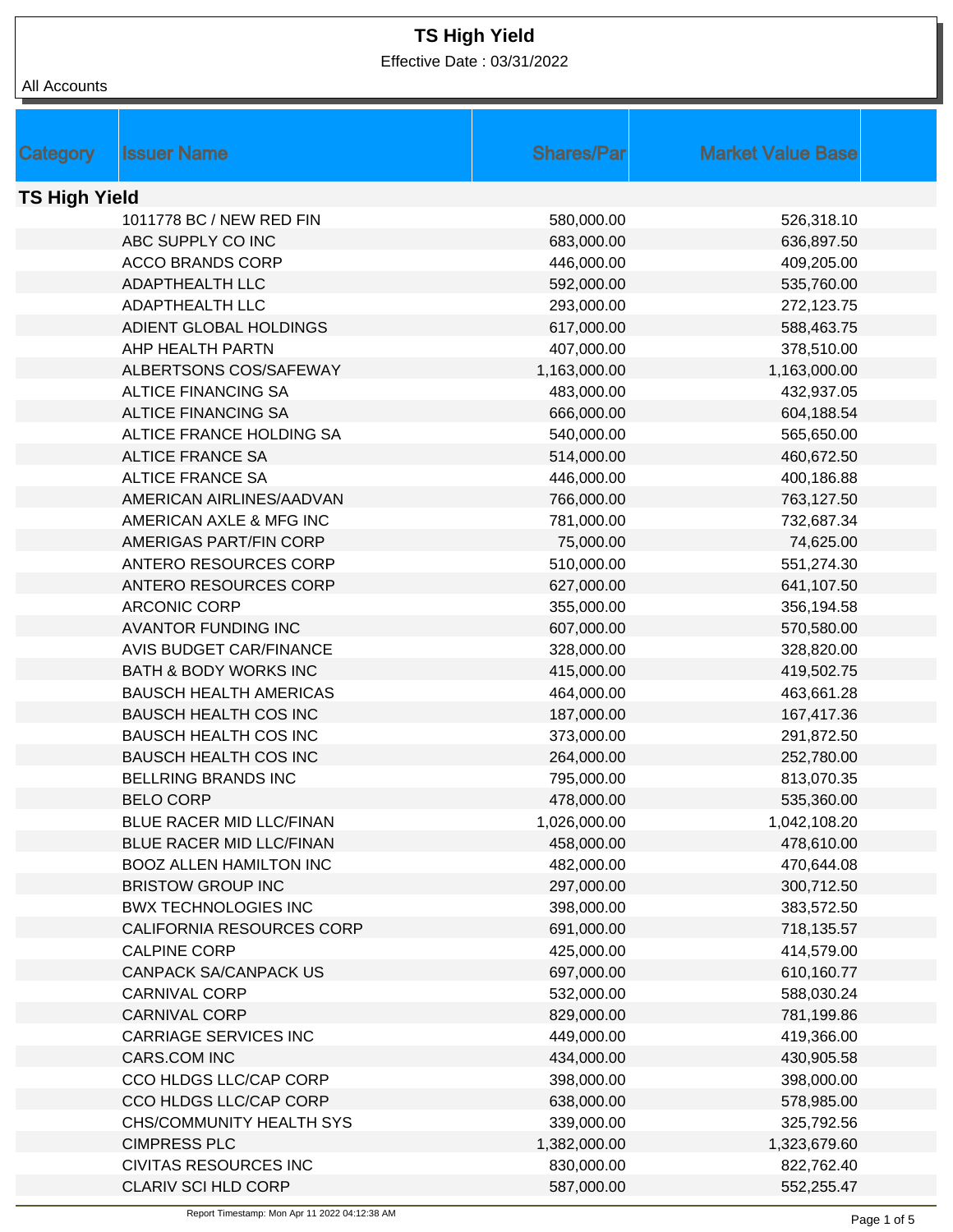Effective Date : 03/31/2022

### All Accounts

| Category | <b>Issuer Name</b>                  | <b>Shares/Par</b> | <b>Market Value Base</b> |
|----------|-------------------------------------|-------------------|--------------------------|
|          | <b>CLEARWATER PAPER CORP</b>        | 938,000.00        | 871,167.50               |
|          | <b>CLEVELAND-CLIFFS INC</b>         | 650,000.00        | 641,368.00               |
|          | CONNECT FINCO SARL/CONNE            | 836,000.00        | 850,538.04               |
|          | COTY/HFC PRESTIGE/INT US            | 477,000.00        | 444,802.50               |
|          | <b>COVANTA HOLDING CORP</b>         | 293,000.00        | 278,350.00               |
|          | CQP HOLDCO LP/BIP-V CHIN            | 1,662,000.00      | 1,635,304.13             |
|          | <b>CRESCENT ENERGY FINANCE</b>      | 610,000.00        | 612,842.60               |
|          | <b>CSC HOLDINGS LLC</b>             | 720,000.00        | 645,633.00               |
|          | <b>CSC HOLDINGS LLC</b>             | 1,268,000.00      | 1,060,415.72             |
|          | <b>CSC HOLDINGS LLC</b>             | 1,212,000.00      | 1,021,025.16             |
|          | <b>CTR PARTNERSHIP/CARETRST</b>     | 450,000.00        | 423,000.00               |
|          | <b>CVR ENERGY INC</b>               | 467,000.00        | 453,256.19               |
|          | <b>DANA INC</b>                     | 423,000.00        | 387,129.60               |
|          | <b>DAVITA INC</b>                   | 466,000.00        | 436,455.60               |
|          | <b>DAVITA INC</b>                   | 441,000.00        | 386,426.25               |
|          | DCP MIDSTREAM OPERATING             | 432,000.00        | 401,954.40               |
|          | DELTA AIR LINES INC                 | 415,000.00        | 379,007.22               |
|          | <b>DIRECTV FIN LLC/COINC</b>        | 1,227,000.00      | 1,207,736.10             |
|          | <b>DISH DBS CORP</b>                | 574,000.00        | 569,324.77               |
|          | <b>DISH DBS CORP</b>                | 607,000.00        | 577,833.65               |
|          | DIVERSIFIED HEALTHCARE TRUST        | 431,000.00        | 453,627.50               |
|          | DIVERSIFIED HEALTHCARE TRUST        | 535,000.00        | 487,138.85               |
|          | DREYFUS GOVERNMENT CASH MANAGE      | 3,144,721.56      | 3,144,721.56             |
|          | <b>DYCOM INDUSTRIES INC</b>         | 748,000.00        | 704,990.00               |
|          | <b>EDISON INTERNATIONAL</b>         | 615,000.00        | 577,177.50               |
|          | <b>FIRSTCASH INC</b>                | 328,000.00        | 315,962.40               |
|          | <b>FIRSTCASH INC</b>                | 440,000.00        | 409,750.00               |
|          | FORD MOTOR CO                       | 381,000.00        | 339,714.84               |
|          | FORD MOTOR CREDIT CO LLC            | 1,318,000.00      | 1,172,624.60             |
|          | <b>FORTRESS TRANS &amp; INFRAST</b> | 976,000.00        | 966,240.00               |
|          | <b>FXI HOLDINGS INC</b>             | 789,000.00        | 785,851.89               |
|          | <b>GAP INC/THE</b>                  | 699,000.00        | 608,898.90               |
|          | <b>GENESIS ENERGY LP/GENESI</b>     | 1,277,000.00      | 1,269,044.29             |
|          | <b>GFL ENVIRONMENTAL INC</b>        | 348,000.00        | 327,228.33               |
|          | <b>GO DADDY OPCO/FINCO</b>          | 351,000.00        | 322,042.50               |
|          | <b>GRANITE US HOLDINGS CORP</b>     | 599,000.00        | 631,945.00               |
|          | <b>GRAY ESCROW II INC</b>           | 842,000.00        | 805,133.03               |
|          | <b>GRAY TELEVISION INC</b>          | 330,000.00        | 343,893.00               |
|          | H&E EQUIPMENT SERVICES INC          | 937,000.00        | 877,275.62               |
|          | HILCORP ENERGY I/HILCORP            | 534,000.00        | 540,861.85               |
|          | HILCORP ENERGY I/HILCORP            | 414,000.00        | 414,248.40               |
|          | HILTON DOMESTIC OPERATIN            | 372,000.00        | 334,800.00               |
|          | HLF FIN SARL LLC/HERBALI            | 400,000.00        | 350,868.00               |
|          | <b>HOWARD HUGHES CORP/THE</b>       | 325,000.00        | 305,662.50               |
|          | HOWMET AEROSPACE INC                | 86,000.00         | 92,070.14                |
|          | HOWMET AEROSPACE INC                | 214,000.00        | 232,190.00               |
|          | HOWMET AEROSPACE INC                | 467,000.00        | 426,429.38               |
|          |                                     |                   |                          |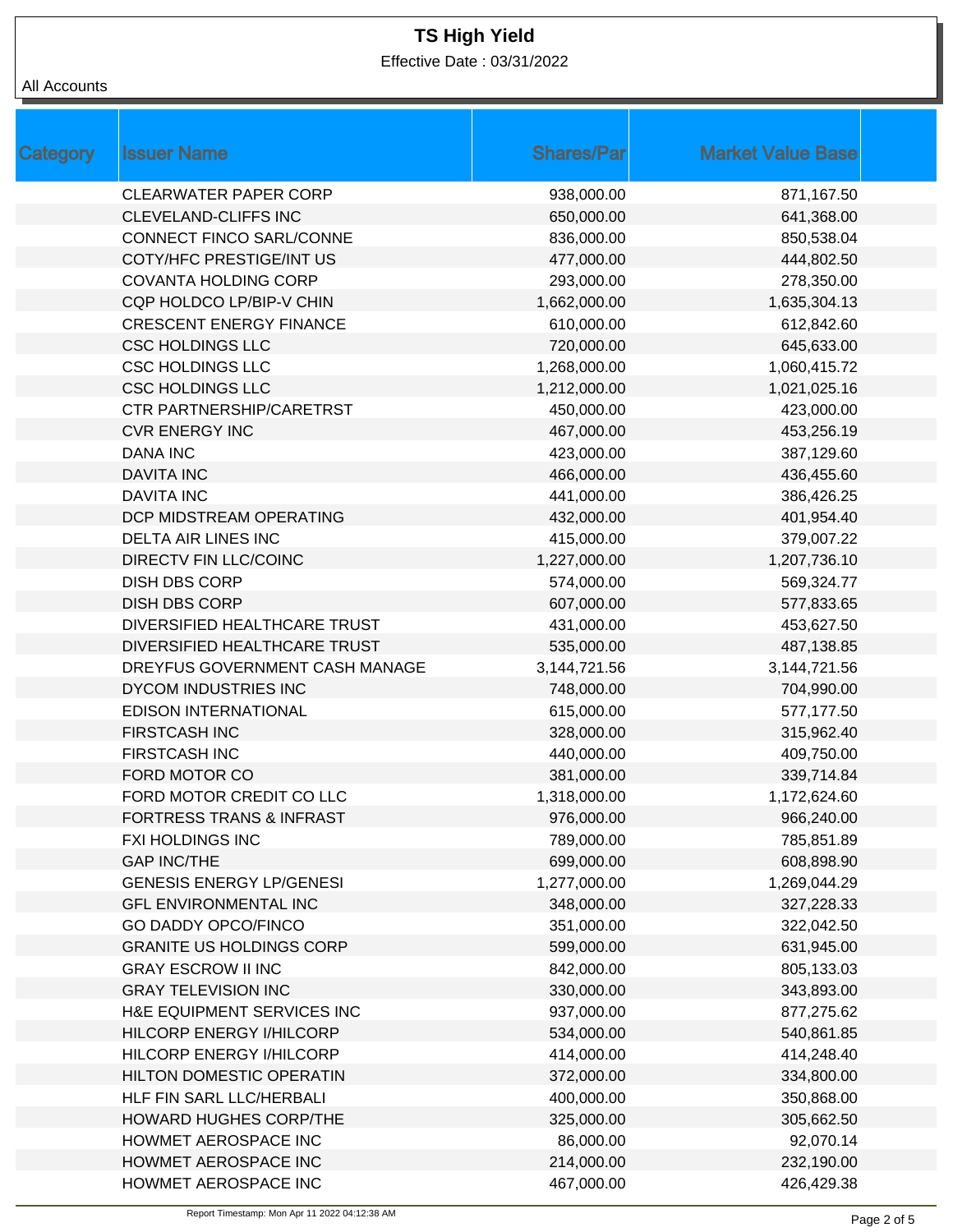Effective Date : 03/31/2022

### All Accounts

| Category | <b>Issuer Name</b>                | <b>Shares/Parl</b> | <b>Market Value Base</b> |
|----------|-----------------------------------|--------------------|--------------------------|
|          | <b>HUDBAY MINERALS INC</b>        | 356,000.00         | 366,680.00               |
|          | HUDBAY MINERALS INC               | 233,000.00         | 227,175.00               |
|          | <b>ICAHN ENTERPRISES/FIN</b>      | 611,000.00         | 599,650.68               |
|          | <b>IMOLA MERGER CORP</b>          | 1,165,000.00       | 1,121,848.40             |
|          | <b>INEOS QUATTRO FINANCE 2</b>    | 275,000.00         | 254,490.50               |
|          | INTERNATIONAL GAME TECHNOLOGY PLC | 445,000.00         | 468,785.25               |
|          | <b>IRON MOUNTAIN INC</b>          | 112,000.00         | 110,356.96               |
|          | <b>IRON MOUNTAIN INC</b>          | 301,000.00         | 286,512.87               |
|          | <b>IRON MOUNTAIN INC</b>          | 660,000.00         | 646,800.00               |
|          | <b>IRON MOUNTAIN INC</b>          | 132,000.00         | 121,903.32               |
|          | JANE STREET GRP/JSG FIN           | 807,000.00         | 764,705.13               |
|          | <b>JB POINDEXTER &amp; CO INC</b> | 692,000.00         | 703,950.84               |
|          | KAISER ALUMINUM CORP              | 243,000.00         | 228,796.65               |
|          | KAISER ALUMINUM CORP              | 443,000.00         | 397,122.92               |
|          | <b>KB HOME</b>                    | 617,000.00         | 558,373.77               |
|          | LCPR SR SECURED FIN DAC           | 400,000.00         | 410,920.00               |
|          | LCPR SR SECURED FIN DAC           | 245,000.00         | 233,900.28               |
|          | <b>LOGMEIN INC</b>                | 909,000.00         | 848,424.24               |
|          | LUMEN TECHNOLOGIES INC            | 266,000.00         | 236,384.89               |
|          | MACY'S RETAIL HLDGS LLC           | 573,000.00         | 568,702.50               |
|          | <b>MEDNAX INC</b>                 | 1,105,000.00       | 1,068,015.65             |
|          | <b>MEG ENERGY CORP</b>            | 326,000.00         | 341,322.00               |
|          | MERCER INTERNATIONAL INC          | 594,000.00         | 573,210.00               |
|          | <b>MERITOR INC</b>                | 159,000.00         | 164,167.50               |
|          | <b>MERITOR INC</b>                | 685,000.00         | 685,890.50               |
|          | MGIC INVESTMENT CORP              | 400,000.00         | 395,164.00               |
|          | MIDAS OPCO HOLDINGS LLC           | 1,543,000.00       | 1,462,347.39             |
|          | MINERVA MERGER SUB INC            | 693,000.00         | 673,873.20               |
|          | MIWD HLDCO II/MIWD FIN            | 937,000.00         | 871,550.55               |
|          | MODIVCARE INC                     | 330,000.00         | 333,300.00               |
|          | MOLINA HEALTHCARE INC             | 692,000.00         | 658,057.40               |
|          | MOOG INC                          | 606,000.00         | 591,425.64               |
|          | <b>MOZART DEBT MERGER SUB</b>     | 413,000.00         | 381,508.75               |
|          | <b>MOZART DEBT MERGER SUB</b>     | 412,000.00         | 385,071.68               |
|          | MURPHY OIL CORP                   | 724,000.00         | 753,865.00               |
|          | NABORS INDUSTRIES INC             | 326,000.00         | 339,160.62               |
|          | <b>NAVIENT CORP</b>               | 692,000.00         | 700,650.00               |
|          | <b>NCR CORP</b>                   | 299,000.00         | 299,000.00               |
|          | <b>NCR CORP</b>                   | 145,000.00         | 139,532.78               |
|          | NEW ENTERPRISE STONE & L          | 652,000.00         | 626,819.76               |
|          | <b>NEXSTAR MEDIA INC</b>          | 240,000.00         | 233,704.80               |
|          | <b>NEXSTAR MEDIA INC</b>          | 629,000.00         | 637,648.75               |
|          | NORTHWEST FIBER LLC/NORT          | 750,000.00         | 712,125.00               |
|          | <b>NOVA CHEMICALS CORP</b>        | 775,000.00         | 713,806.00               |
|          | <b>NUSTAR LOGISTICS LP</b>        | 861,000.00         | 842,380.88               |
|          | <b>NUSTAR LOGISTICS LP</b>        | 531,000.00         | 541,694.34               |
|          | OCCIDENTAL PETROLEUM CORP         | 366,000.00         | 342,210.00               |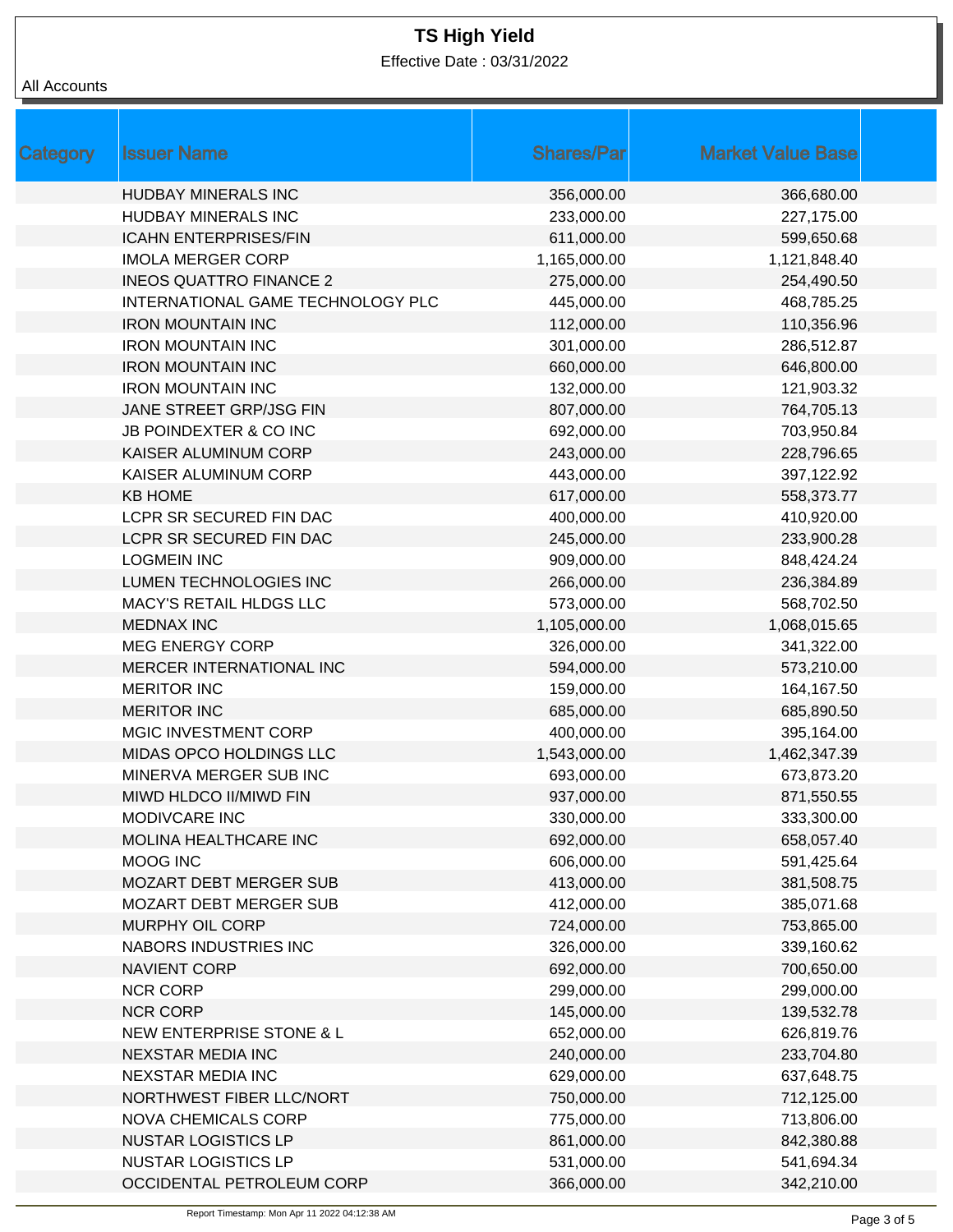Effective Date : 03/31/2022

### All Accounts

| <b>Category</b> | <b>Issuer Name</b>              | <b>Shares/Par</b> | <b>Market Value Base</b> |
|-----------------|---------------------------------|-------------------|--------------------------|
|                 | OI EUROPEAN GROUP BV            | 221,000.00        | 205,353.20               |
|                 | <b>ONEMAIN FINANCE CORP</b>     | 228,000.00        | 201,210.00               |
|                 | <b>ONEMAIN FINANCE CORP</b>     | 315,000.00        | 285,071.85               |
|                 | <b>ONEMAIN FINANCE CORP</b>     | 399,000.00        | 417,078.69               |
|                 | <b>OPEN TEXT CORP</b>           | 560,000.00        | 536,911.20               |
|                 | <b>OPEN TEXT CORP</b>           | 448,000.00        | 425,600.00               |
|                 | OPTION CARE HEALTH INC          | 522,000.00        | 489,375.00               |
|                 | <b>OWENS-BROCKWAY</b>           | 364,000.00        | 362,180.00               |
|                 | PACTIV EVERGREEN GROUP          | 970,000.00        | 899,675.00               |
|                 | PAPA JOHN'S INTERNATIONAL INC   | 864,000.00        | 793,082.88               |
|                 | PARKLAND CORP                   | 923,000.00        | 855,754.84               |
|                 | PECF USS INTERMEDIATE HO        | 700,000.00        | 675,500.00               |
|                 | PENNYMAC FINANCIAL SERVICES INC | 273,000.00        | 270,270.00               |
|                 | PENNYMAC FINANCIAL SERVICES INC | 89,000.00         | 76,362.00                |
|                 | PENNYMAC FINANCIAL SERVICES INC | 414,000.00        | 368,977.50               |
|                 | PERFORMANCE FOOD GROUP I        | 1,017,000.00      | 926,741.25               |
|                 | PHOTO HOLDINGS MERGER SU        | 691,000.00        | 658,481.54               |
|                 | POST HOLDINGS INC               | 314,000.00        | 282,741.30               |
|                 | PRECISION DRILLING CORP         | 756,000.00        | 767,340.00               |
|                 | PRIME SECSRVC BRW/FINANC        | 741,000.00        | 755,949.68               |
|                 | PRIMO WATER HOLDINGS INC        | 908,000.00        | 821,830.80               |
|                 | QVC INC                         | 448,000.00        | 428,960.00               |
|                 | QVC INC                         | 684,000.00        | 624,063.13               |
|                 | <b>RANGE RESOURCES CORP</b>     | 268,000.00        | 266,172.24               |
|                 | RHP HOTEL PPTY/RHP FINAN        | 515,000.00        | 484,100.00               |
|                 | ROCKETMTGE CO-ISSUER INC        | 661,000.00        | 594,900.00               |
|                 | ROCKETMTGE CO-ISSUER INC        | 718,000.00        | 658,115.21               |
|                 | ROCKIES EXPRESS PIPELINE        | 245,000.00        | 237,341.30               |
|                 | ROYAL CARIBBEAN CRUISES LTD     | 172,000.00        | 182,750.00               |
|                 | ROYAL CARIBBEAN CRUISES LTD     | 298,000.00        | 286,312.44               |
|                 | <b>SEASPAN CORP</b>             | 479,000.00        | 447,865.00               |
|                 | SERVICE PROPERTIES TRUST        | 420,000.00        | 404,266.80               |
|                 | SONIC AUTOMOTIVE INC            | 706,000.00        | 630,987.50               |
|                 | SOUTHWESTERN ENERGY CO          | 788,000.00        | 866,800.00               |
|                 | SOUTHWESTERN ENERGY CO          | 101,000.00        | 100,873.75               |
|                 | <b>SPCM SA</b>                  | 313,000.00        | 287,960.00               |
|                 | SPEEDWAY MOT/SPEEDWAY FD        | 568,000.00        | 552,380.00               |
|                 | SPIRIT AEROSYSTEMS INC          | 226,000.00        | 234,148.43               |
|                 | SPRINT CAPITAL CORP             | 408,000.00        | 473,292.24               |
|                 | STANDARD INDUSTRIES INC         | 193,000.00        | 191,492.67               |
|                 | STANDARD INDUSTRIES INC         | 412,000.00        | 361,015.00               |
|                 | <b>STATION CASINOS LLC</b>      | 612,000.00        | 559,796.40               |
|                 | STERICYCLE INC                  | 319,000.00        | 296,670.00               |
|                 | <b>T-MOBILE USA INC</b>         | 334,000.00        | 318,345.42               |
|                 | <b>TALLGRASS NRG PRTNR/FIN</b>  | 165,000.00        | 159,637.50               |
|                 | <b>TALLGRASS NRG PRTNR/FIN</b>  | 782,000.00        | 758,813.62               |
|                 | <b>TELECOM ITALIA CAPITAL</b>   | 562,000.00        | 541,127.32               |